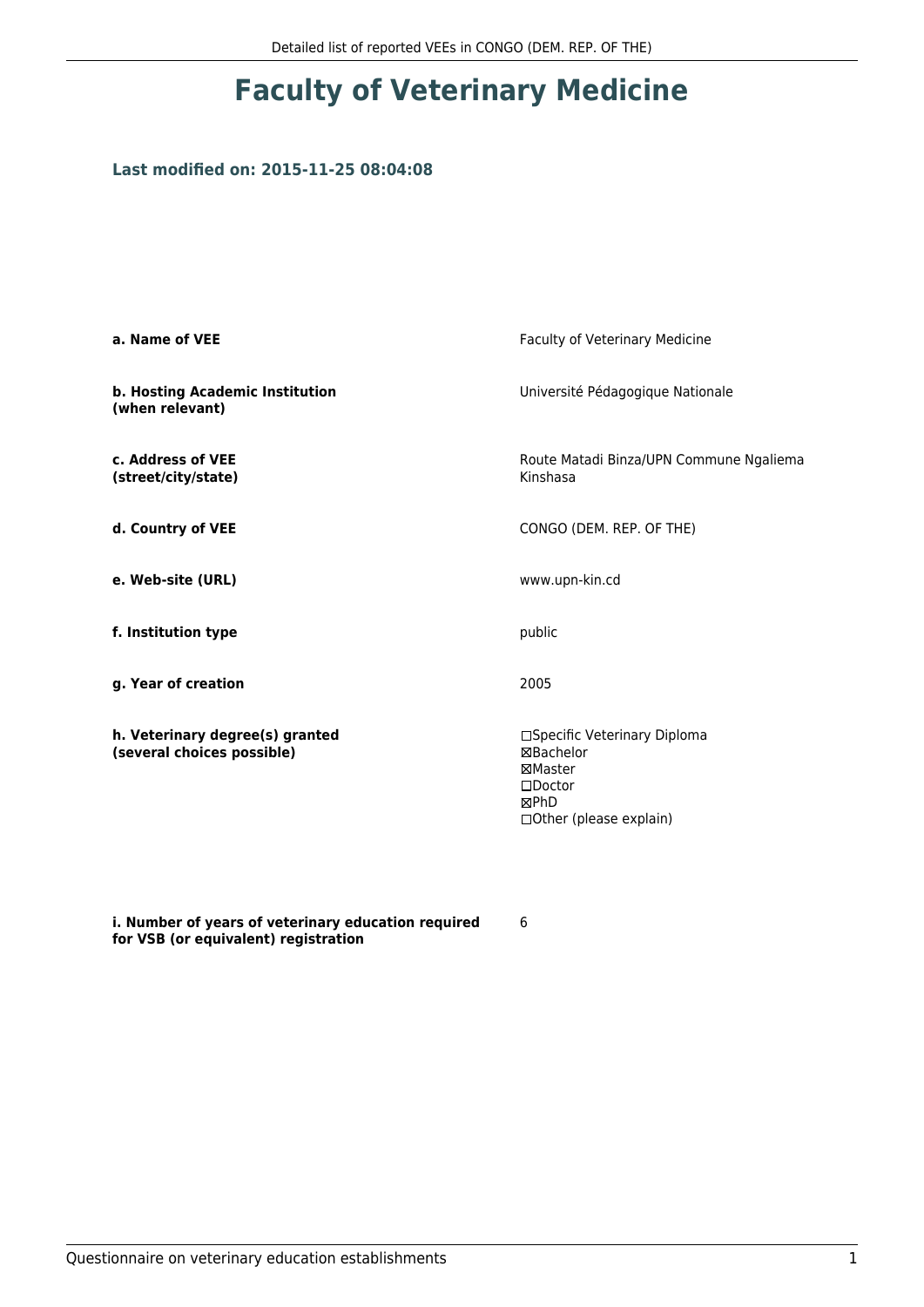## **j. Average number of veterinary students per class**

| within the establishment |  |  |  |
|--------------------------|--|--|--|
|--------------------------|--|--|--|

|                                                                                                   | 1st Year                                                                                                                                                              | $0 - 50$                                   |
|---------------------------------------------------------------------------------------------------|-----------------------------------------------------------------------------------------------------------------------------------------------------------------------|--------------------------------------------|
|                                                                                                   | 2d Year                                                                                                                                                               | $0 - 50$                                   |
|                                                                                                   | 3d Year                                                                                                                                                               | $0 - 50$                                   |
|                                                                                                   | 4th Year                                                                                                                                                              | $0 - 50$                                   |
|                                                                                                   | 5th Year                                                                                                                                                              | $0 - 50$                                   |
|                                                                                                   | 6th Year                                                                                                                                                              | $0 - 50$                                   |
|                                                                                                   | 7th Year                                                                                                                                                              |                                            |
| k. Average number of veterinary graduates per year<br>from the establishment                      | $0 - 50$                                                                                                                                                              |                                            |
| I. Minimum education required for admission to the<br>establishment<br>(several choices possible) | ⊠High School University Entrance<br>Qualification<br>□Pre-Veterinary Science Diploma<br>□Pre-Veterinary Science Degree<br>□Other specific VEE entrance qualifications |                                            |
| m. Is there a selection procedure at<br>(several choices possible)                                | □National level<br>□State level<br>⊠Establishment level                                                                                                               |                                            |
| n. National accreditation/certification/approval                                                  | Yes                                                                                                                                                                   |                                            |
|                                                                                                   | <b>Accrediting agency:</b>                                                                                                                                            |                                            |
|                                                                                                   | <b>Name of the Agency</b>                                                                                                                                             | <b>High Education</b><br>Ministry          |
|                                                                                                   | <b>Address of the</b><br><b>Agency</b>                                                                                                                                | AV. Haut<br>Commandement<br>Kinshasa/Gombe |
|                                                                                                   | <b>Country of the</b><br><b>Agency</b>                                                                                                                                | <b>DRC</b>                                 |
|                                                                                                   | Date granted (yyyy-<br>mm-dd)                                                                                                                                         | 2013-12-23                                 |
|                                                                                                   | <b>Period of validity</b><br>(years)                                                                                                                                  | 999                                        |
| o. Regional accreditation/certification/approval                                                  | No                                                                                                                                                                    |                                            |